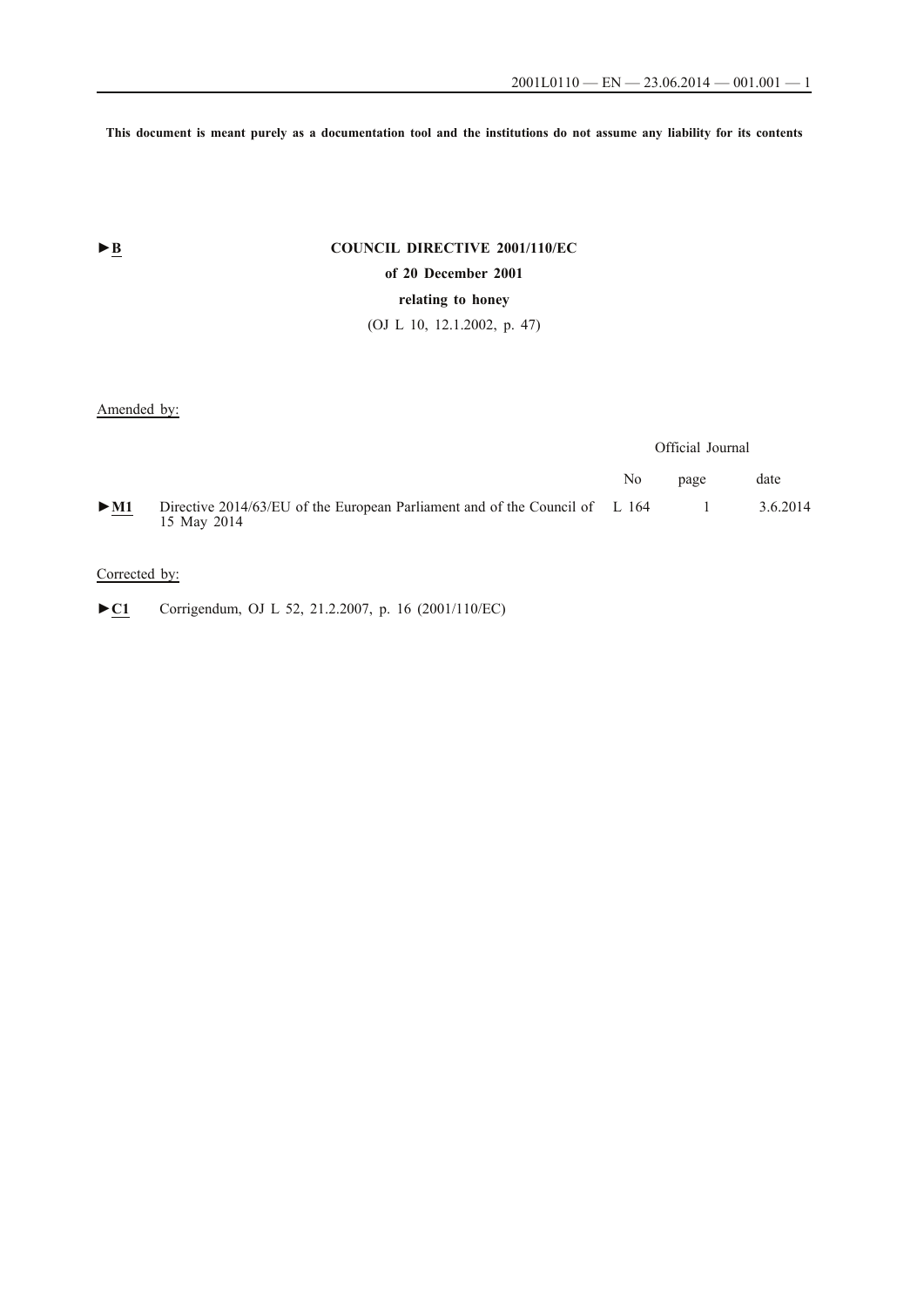# **COUNCIL DIRECTIVE 2001/110/EC of 20 December 2001 relating to honey**

THE COUNCIL OF THE EUROPEAN UNION,

Having regard to the Treaty establishing the European Community, and in particular Article 37 thereof,

Having regard to the proposal from the Commission  $(1)$ ,

Having regard to the opinion of the European Parliament  $(2)$ ,

Having regard to the opinion of the Economic and Social Committee (3),

Whereas:

- (1) Certain vertical directives relating to foods should be simplified in order to take account only of the essential requirements to be met by the products they cover in order that those products may move freely within the internal market, in accordance with the conclusions of the European Council held in Edinburgh on 11 and 12 December 1992, confirmed by those of the European Council in Brussels on 10 and 11 December 1993.
- (2) Council Directive 74/409/EEC of 22 July 1974 on the harmonisation of the laws of the Member States relating to honey (4) was justified by the fact that differences between national laws on the definition of honey, the various types of honey and the characteristics required of it could result in conditions of unfair competition likely to mislead consumers, and thereby have a direct effect on the establishment and functioning of the common market.
- (3) Directive 74/409/EEC and its subsequent amendments consequently established definitions, specified the different types of honey which could be placed on the market under appropriate names, laid down common rules on composition and determined the main labelling information so as to ensure the free movement of these products within the Community.
- (4) For the sake of clarity Directive 74/409/EEC should be recast, in order to make rules on the conditions for the production and marketing of honey more accessible and to bring it into line with general Community legislation on foodstuffs, particularly legislation on labelling, contaminants and methods of analysis.

<sup>(1)</sup> OJ C 231, 9.8.1996, p. 10.

<sup>(2)</sup> OJ C 279, 1.10.1999, p. 91.

<sup>(3)</sup> OJ C 56, 24.2.1997, p. 20.

 $(4)$  OJ L 221, 12.8.1974, p. 10. Directive as last amended by the 1985 Act of Accession of Spain and Portugal.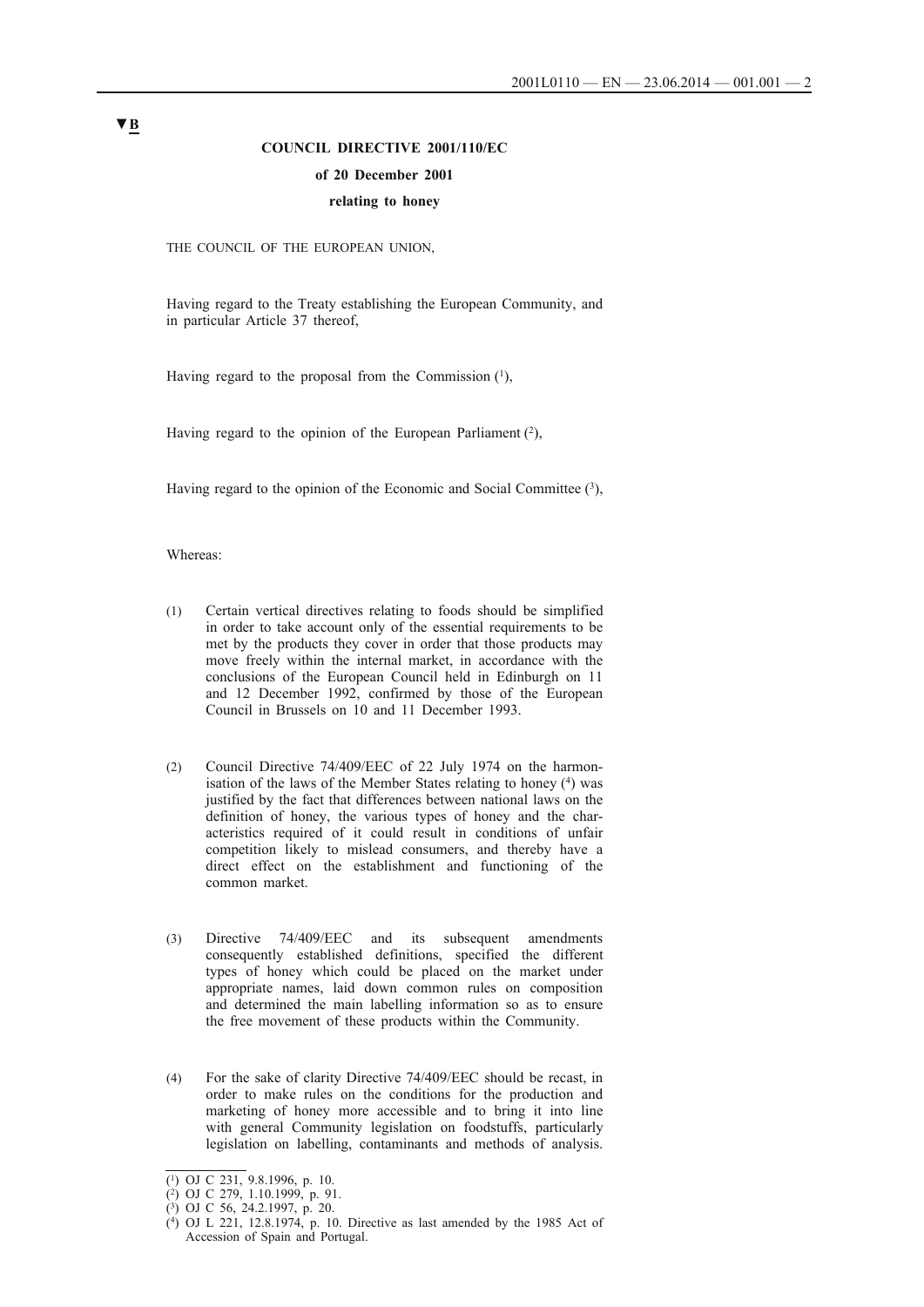- (5) The general food-labelling rules laid down in Directive  $2000/13/EC$  of the European Parliament and of the Council  $(1)$ should apply subject to certain conditions. In view of the close link between the quality of honey and its origin, it is indispensable that full information on those matters be available so that the consumer is not misled regarding the quality of the product. The particular consumer interests as regards the geographical characteristics of honey and full transparency in this regard necessitate that the country of origin where the honey has been harvested should be included in the labelling.
- (6) No pollen or other individual ingredient of honey is to be removed, unless that is inevitable when organic and inorganic foreign materials are removed. That process may be carried out by filtering. Where such filtering leads to the removal of a significant quantity of pollen, the consumer must be correctly informed to that effect by means of an appropriate indication on the label.
- (7) Honey the name of which includes indications concerning floral, vegetable, regional, territorial or topographical origin or specific quality criteria may not have filtered honey added to it. So that the transparency of the market may be improved, the labelling of filtered honeys and baker's honeys must be mandatory for every transaction on the bulk market.
- (8) As the Commission stressed in its communication to the European Parliament and the Council of 24 June 1994 on European apiculture, the Commission may adopt methods of analysis to ensure compliance with the compositional characteristics and additional specific statements for all honey marketed in the Community.
- (9) It is desirable to take account of the work achieved on a new Codex standard for honey, adjusted, as appropriate, to the specific requirements of the Community.
- (10) In accordance with the principles of subsidiarity and proportionality established by Article 5 of the Treaty, the objective of laying down common definitions and rules for the products concerned and bringing the provisions into line with general Community legislation on foodstuffs cannot be sufficiently achieved by the Member States and can therefore, by reason of the nature of this Directive, be better achieved by the Community. This Directive does not go beyond what is necessary to achieve the said objective.

**<sup>▼</sup>B**

 $\overline{(\text{1})}$  OJ L 109, 6.5.2000, p. 29.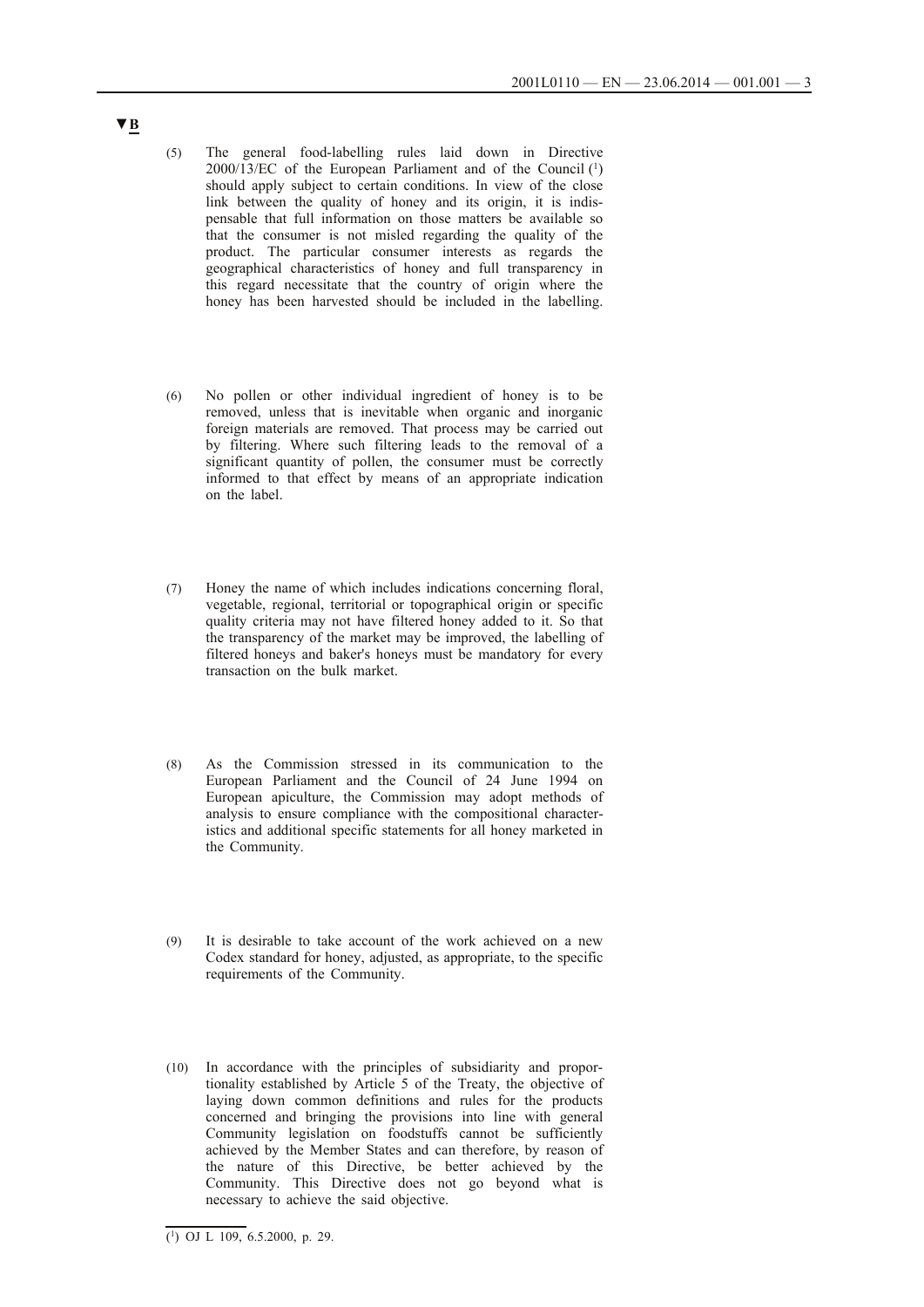- (11) The measures necessary for the implementation of this Directive should be adopted in accordance with Council Decision 1999/468/EC of 28 June 1999 laying down the procedures for the exercise of implementing powers conferred on the Commission  $(1)$ .
- (12) To avoid creating new barriers to free movement, Member States should refrain from adopting, for the products in question, national provisions not provided for by this Directive,

HAS ADOPTED THIS DIRECTIVE:

#### *Article 1*

This Directive shall apply to the products defined in Annex I. These products shall meet the requirements set out in Annex II.

#### *Article 2*

Directive 2000/13/EC shall apply to the products defined in Annex I, subject to the following conditions:

- 1. the term 'honey' shall be applied only to the product defined in Annex I, point 1, and shall be used in trade to designate that product;
- 2. the product names referred to in Annex I, points 2 and 3, shall apply only to the products defined therein and shall be used in trade to designate them. These names may be replaced by the simple product name 'honey', except in the case of filtered honey, comb honey, chunk honey or cut comb in honey and baker's honey.

However,

- (a) in the case of baker's honey, the words 'intended for cooking only' shall appear on the label in close proximity to the product name;
- (b) except in the case of filtered honey and baker's honey, the product names may be supplemented by information referring to:
	- floral or vegetable origin, if the product comes wholly or mainly from the indicated source and possesses the organoleptic, physico-chemical and microscopic characteristics of the source,
	- regional, territorial or topographical origin, if the product comes entirely from the indicated source,
	- specific quality criteria;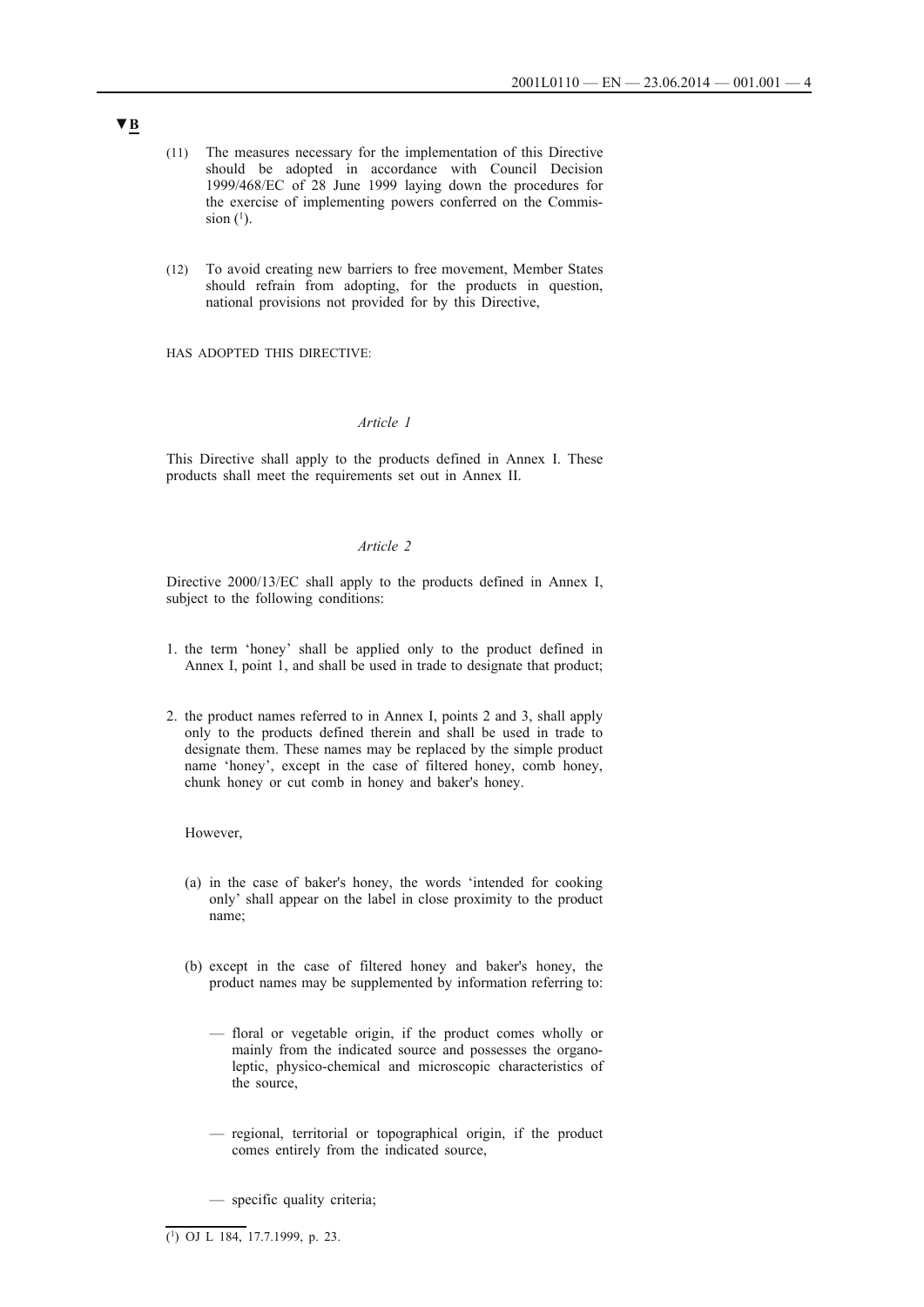- 3. where baker's honey has been used as an ingredient in a compound foodstuff, the term 'honey' may be used in the product name of the compound food instead of the term 'baker's honey'. However, in the list of ingredients, the term as referred to in Annex I, point 3, shall be used;
- 4. **►M1** (a) The country or countries of origin where the honey has been harvested shall be indicated on the label.

Notwithstanding the first subparagraph, if the honey originates in more than one Member State or third country, the indication of the countries of origin may be replaced with one of the following, as appropriate:

- 'blend of EU honeys',
- 'blend of non-EU honeys',
- 'blend of EU and non-EU honeys'; ◄
- (b) For the purpose of Directive 2000/13/EC and in particular Articles 13, 14, 16 and 17 thereof, the particulars to be indicated according to subparagraph (a) shall be considered as indications according to Article 3 of that Directive;

#### **▼M1**

5. pollen, being a natural constituent particular to honey, shall not be considered to be an ingredient, within the meaning of point (f) of Article 2(2) of Regulation (EU) No 1169/2011 of the European Parliament and of the Council  $(1)$ , of the products defined in Annex I to this Directive.

### **▼B**

### *Article 3*

In the case of filtered honey and baker's honey, bulk containers, packs and trade documents shall clearly indicate the full product name, as referred to in Annex I, point 2(b)(viii), and point 3.

### **▼M1**

### *Article 4*

1. For the purposes of the second paragraph of Article 9 of this Directive, the Commission may, taking into account international standards and technical progress, by means of implementing acts that are in accordance with Regulation (EC) No 882/2004 of the European Parliament and of the Council (2), set out methods of analysis to verify whether honey is compliant with the provisions of this Directive. Those implementing acts shall be adopted in accordance with the examination procedure referred to in Article 7(2) of this Directive. Until the adoption

 $\overline{(\text{1})}$  Regulation (EU) No 1169/2011 of the European Parliament and of the Council of 25 October 2011 on the provision of food information to consumers, amending Regulations (EC) No 1924/2006 and (EC) No 1925/2006 of the European Parliament and of the Council, and repealing Commission Directive 87/250/EEC, Council Directive 90/496/EEC, Commission Directive 1999/10/EC, Directive 2000/13/EC of the European Parliament and of the Council, Commission Directives 2002/67/EC and 2008/5/EC and Commission Regulation (EC) No 608/2004 (OJ L 304, 22.11.2011, p. 18).

<sup>(2)</sup> Regulation (EC) No  $882/2004$  of the European Parliament and of the Council of 29 April 2004 on official controls performed to ensure the verification of compliance with feed and food law, animal health and animal welfare rules (OJ L 165, 30.4.2004, p. 1).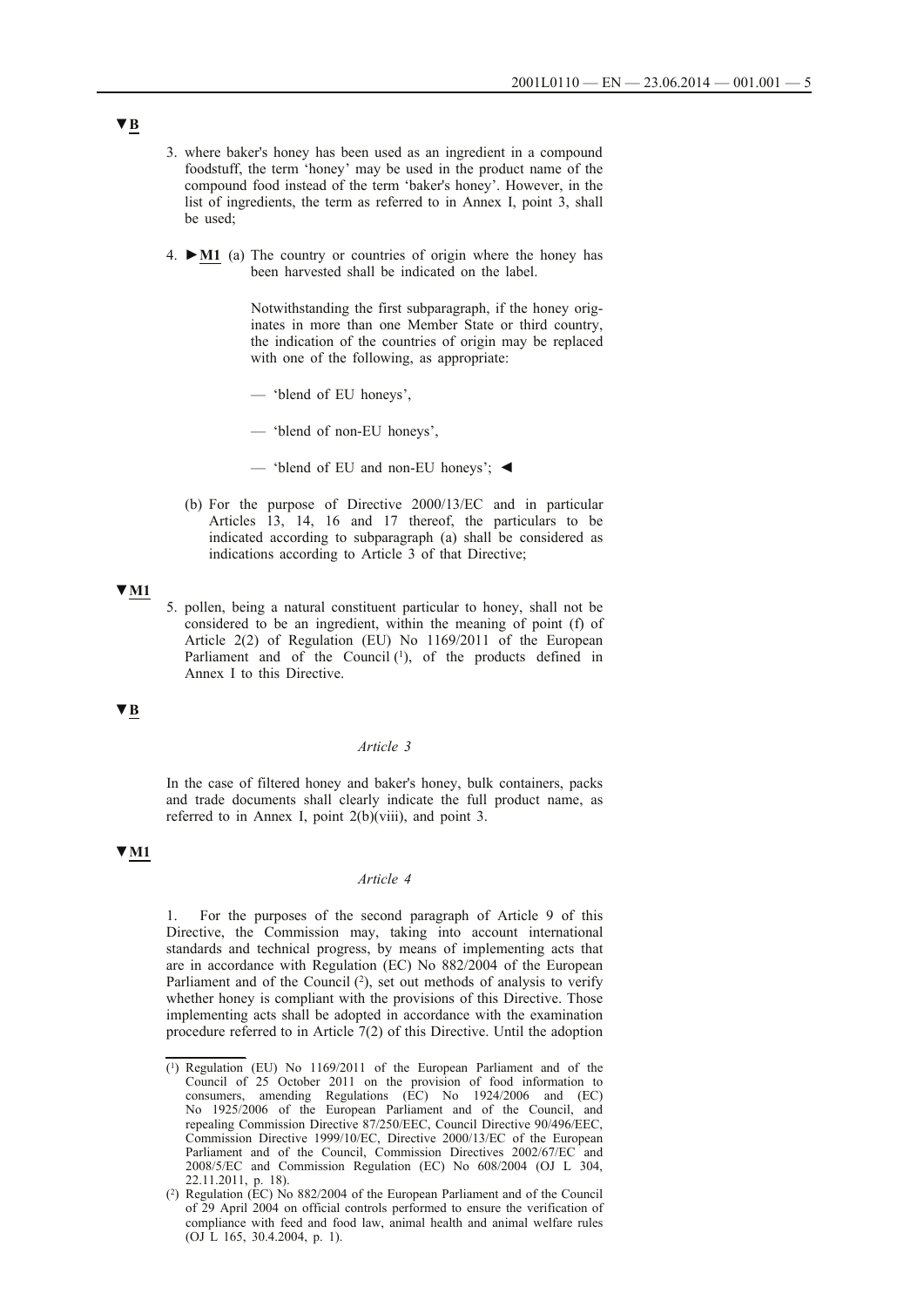of such methods, Member States shall, whenever possible, use internationally recognised validated methods of analysis such as those approved by the Codex Alimentarius to verify compliance with the provisions of this Directive.

2. For the purpose of ensuring fair commercial practices and protecting consumer interests and enabling the setting out of relevant methods of analysis, the Commission shall be empowered to adopt delegated acts in accordance with Article 6 to supplement this Directive by laying down the quantitative parameters relating to the following:

- (a) the criterion of 'mainly' as regards the floral or vegetable origin of honey as referred to in the first indent of Article  $2(2)(b)$ ; and,
- (b) the minimal content of pollen in filtered honey following removal of foreign inorganic or organic matter referred to in point 2(b)(viii) of Annex I.

The Commission shall provide, in those delegated acts, for appropriate transitional arrangements for products placed on the market before the date of application of those delegated acts.

**▼B**

### *Article 5*

For the products defined in Annex I, Member States shall not adopt national provisions not provided for by this Directive.

### **▼M1**

#### *Article 6*

1. The power to adopt the delegated acts is conferred on the Commission subject to the conditions laid down in this Article.

2. The power to adopt delegated acts referred to in Article 4(2) shall be conferred on the Commission for a period of five years from 23 June 2014. The Commission shall draw up a report in respect of the delegation of power not later than nine months before the end of the five-year period. The delegation of power shall be tacitly extended for periods of an identical duration unless the European Parliament or the Council opposes such extension not later than three months before the end of each period.

3. The delegation of power referred to in Article 4(2) may be revoked at any time by the European Parliament or by the Council. A decision to revoke shall put an end to the delegation of the power specified in that decision. It shall take effect the day following the publication of the decision in the *Official Journal of the European Union* or at a later date specified therein. It shall not affect the validity of the delegated acts already in force.

4. As soon as it adopts a delegated act, the Commission shall notify it simultaneously to the European Parliament and to the Council.

# **▼M1**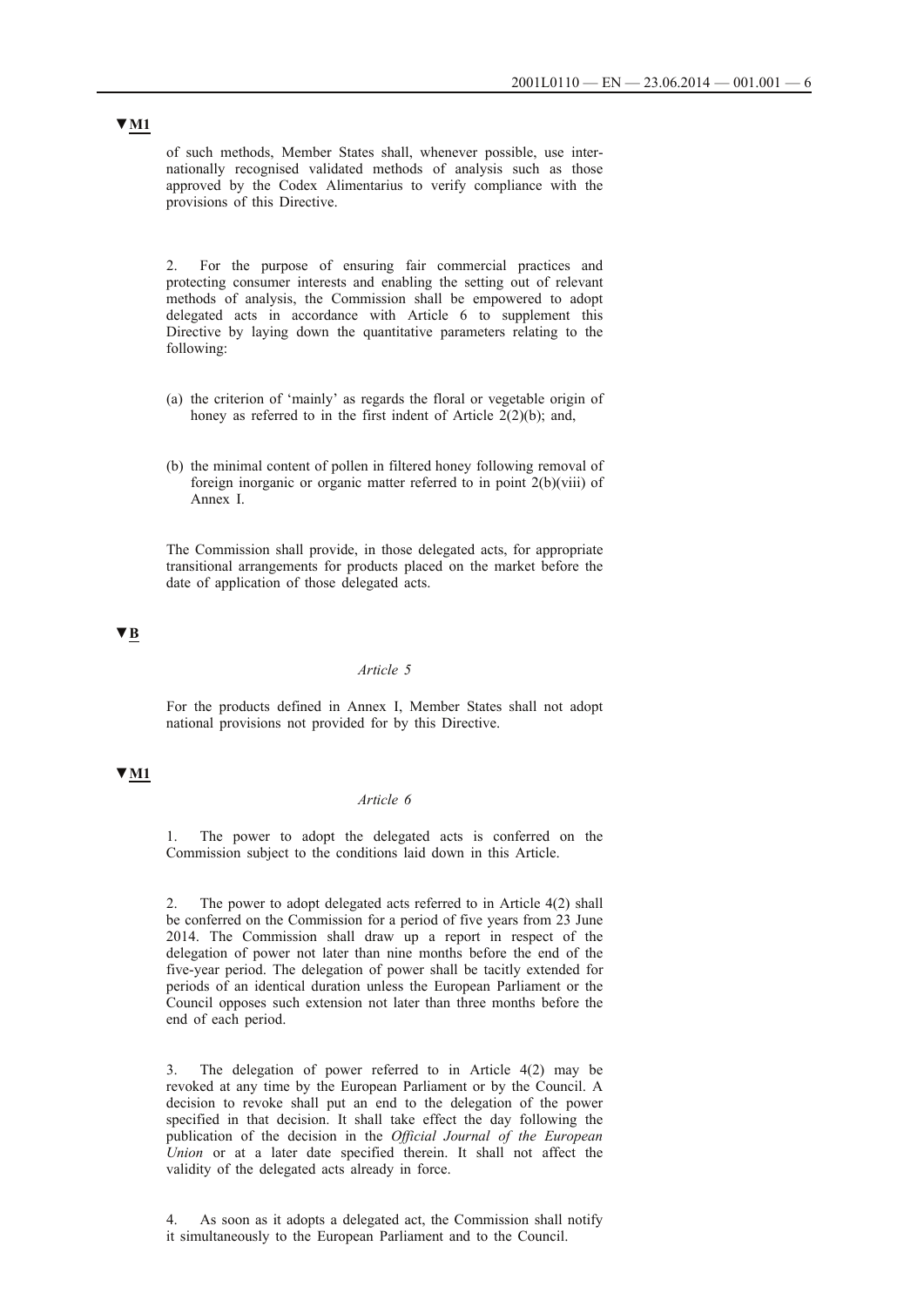5. A delegated act adopted pursuant to Article 4(2) shall enter into force only if no objection has been expressed either by the European Parliament or the Council within a period of two months from the date of notification of that act to the European Parliament and the Council or if, before the expiry of that period, the European Parliament and the Council have both informed the Commission that they will not object. That period shall be extended by two months at the initiative of the European Parliament or of the Council.

### *Article 7*

1. The Commission shall be assisted by the Standing Committee on the Food Chain and Animal Health (the "Committee") established by Article 58(1) of Regulation (EC) No 178/2002 of the European Parliament and of the Council  $(1)$ . The Committee is a committee within the meaning of Regulation (EU) No 182/2011 of the European Parliament and of the Council  $(2)$ .

2. Where reference is made to this paragraph, Article 5 of Regulation (EU) No 182/2011 shall apply.

Where the Committee delivers no opinion, the Commission shall not adopt the draft implementing act and the third subparagraph of Article 5(4) of Regulation (EU) No 182/2011 shall apply.

### **▼B**

#### *Article 8*

Directive 74/409/EEC is hereby repealed with effect from 1 August 2003.

References to the repealed Directive shall be construed as references to this Directive.

### *Article 9*

Member States shall bring into force the laws, regulations and administrative provisions necessary to comply with this Directive before 1 August 2003. They shall forthwith inform the Commission thereof.

The measures shall be applied so as to:

- authorise the marketing of the products defined in Annex I if they conform to the definitions and rules laid down in this Directive, with effect from 1 August 2003;
- prohibit the marketing of products which fail to conform to this Directive, with effect from 1 August 2004.

# **▼M1**

 $(1)$  Regulation (EC) No 178/2002 of the European Parliament and of the Council of 28 January 2002 laying down the general principles and requirements of food law, establishing the European Food Safety Authority and laying down procedures in matters of food safety (OJ L 31, 1.2.2002, p. 1).

<sup>(2)</sup> Regulation (EU) No 182/2011 of the European Parliament and of the Council of 16 February 2011 laying down the rules and general principles concerning mechanisms for control by Member States of the Commission's exercise of implementing powers (OJ L 55, 28.2.2011, p. 13).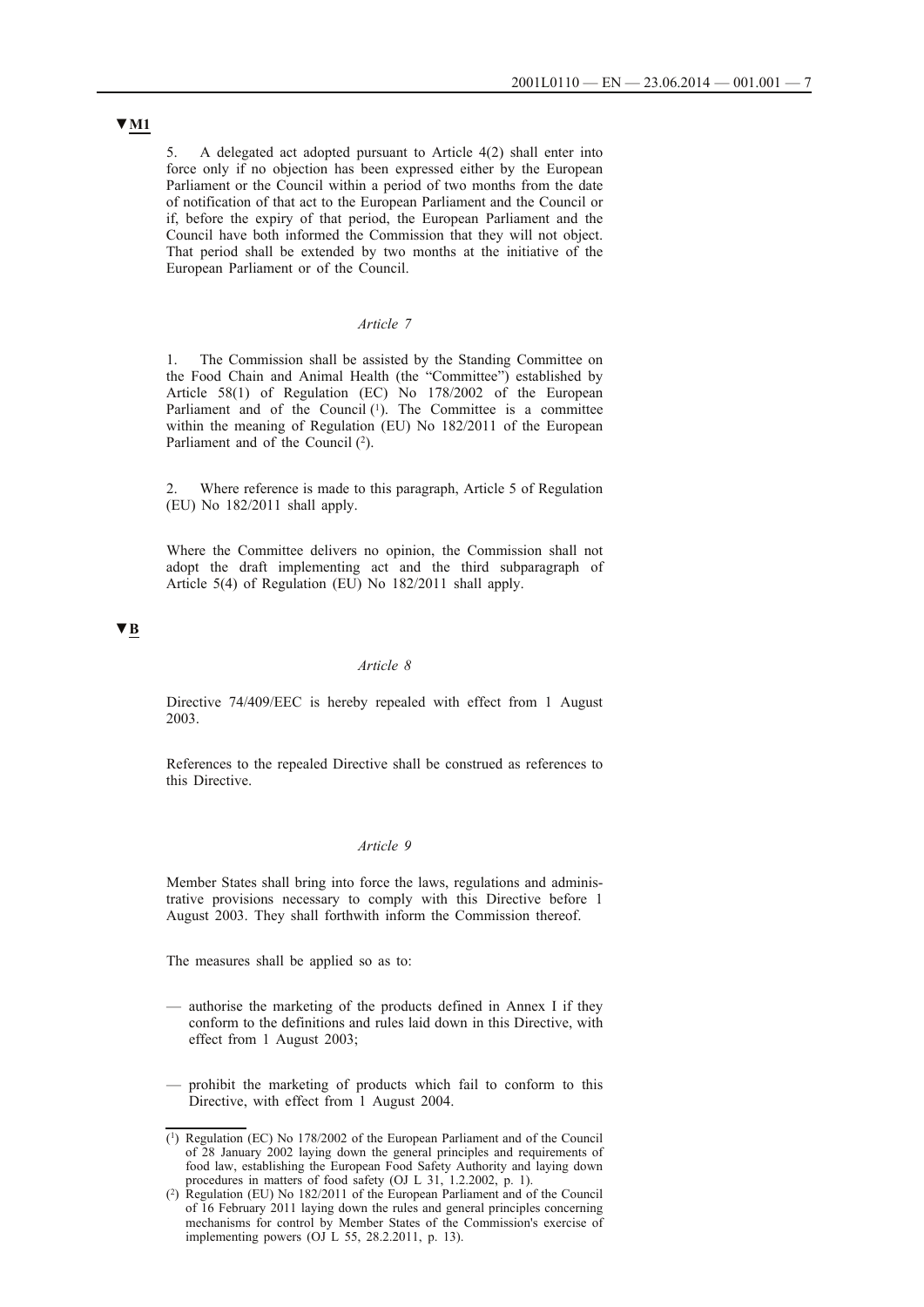However, the marketing of products which fail to conform to this Directive and labelled before 1 August 2004 in accordance with Directive 74/409/EEC shall be permitted until stocks run out.

When Member States adopt these measures, these shall contain a reference to this Directive or shall be accompanied by such reference on the occasion of their official publication. The methods of making such reference shall be laid down by Member States.

### *Article 10*

This Directive shall enter into force on the 20th day following that of its publication in the *Official Journal of the European Communities*.

### *Article 11*

This Directive is addressed to the Member States.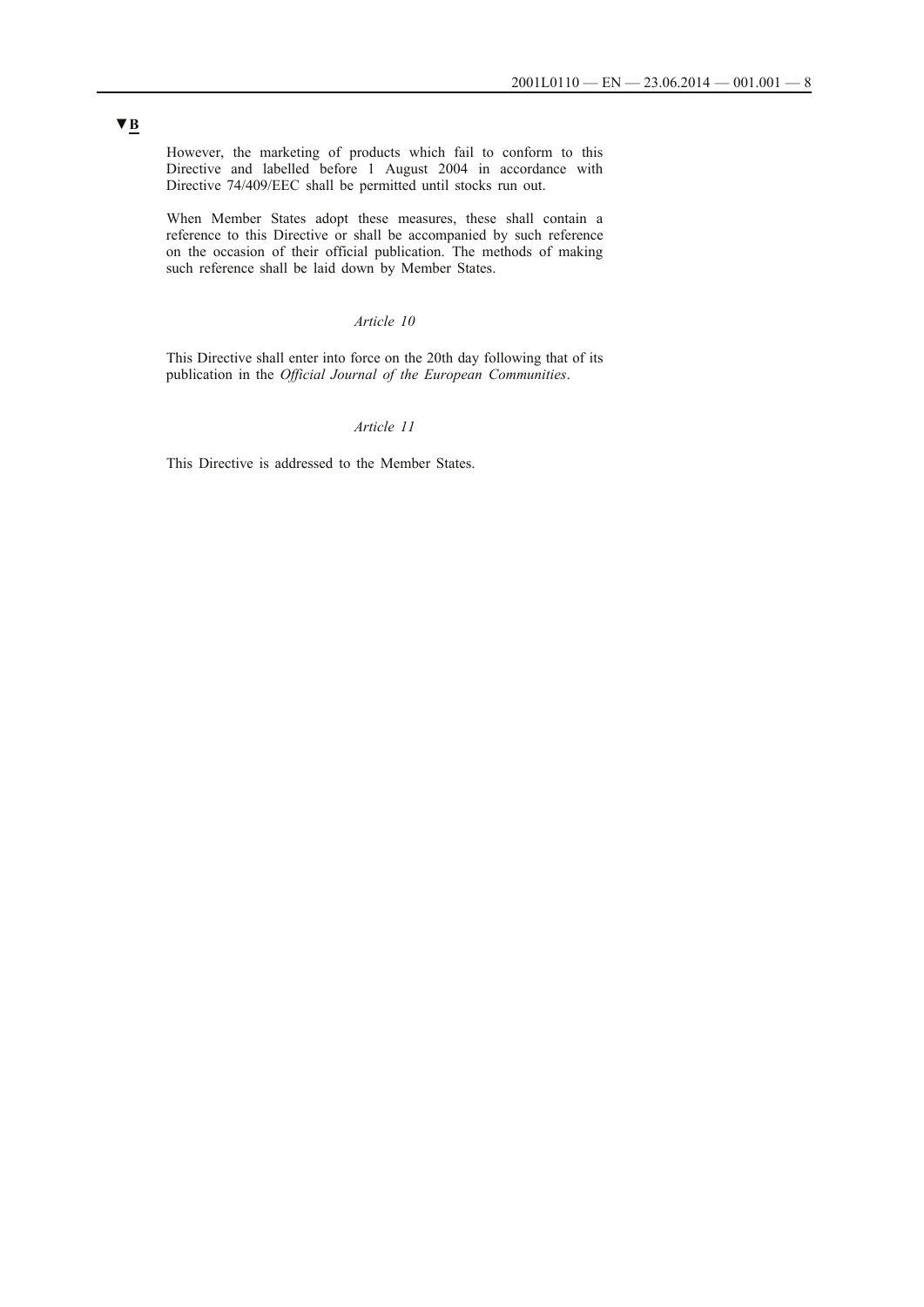#### *ANNEX I*

#### **NAMES, PRODUCT DESCRIPTIONS AND DEFINITIONS**

- 1. Honey is the natural sweet substance produced by *Apis mellifera* bees from the nectar of plants or from secretions of living parts of plants or excretions of plant-sucking insects on the living parts of plants, which the bees collect, transform by combining with specific substances of their own, deposit, dehydrate, store and leave in honeycombs to ripen and mature.
- 2. The main types of honey are as follows:
	- (a) according to origin:
		- (i) blossom honey or nectar honey

Honey obtained from the nectar of plants;

(ii) honeydew honey

Honey obtained mainly from excretions of plant sucking insects (*Hemiptera*) on the living part of plants or secretions of living parts of plants;

- (b) according to mode of production and/or presentation:
	- (iii) comb honey

Honey stored by bees in the cells of freshly built broodless combs or thin comb foundation sheets made solely of beeswax and sold in sealed whole combs or sections of such combs;

(iv) chunk honey or cut comb in honey

Honey which contains one or more pieces of comb honey;

(v) drained honey

Honey obtained by draining decapped broodless combs;

(vi) extracted honey

Honey obtained by centrifuging decapped broodless combs;

(vii) pressed honey

Honey obtained by pressing broodless combs with or without the application of moderate heat not exceeding 45 °C;

(viii) filtered honey

Honey obtained by removing foreign inorganic or organic matter in such a way as to result in the significant removal of pollen.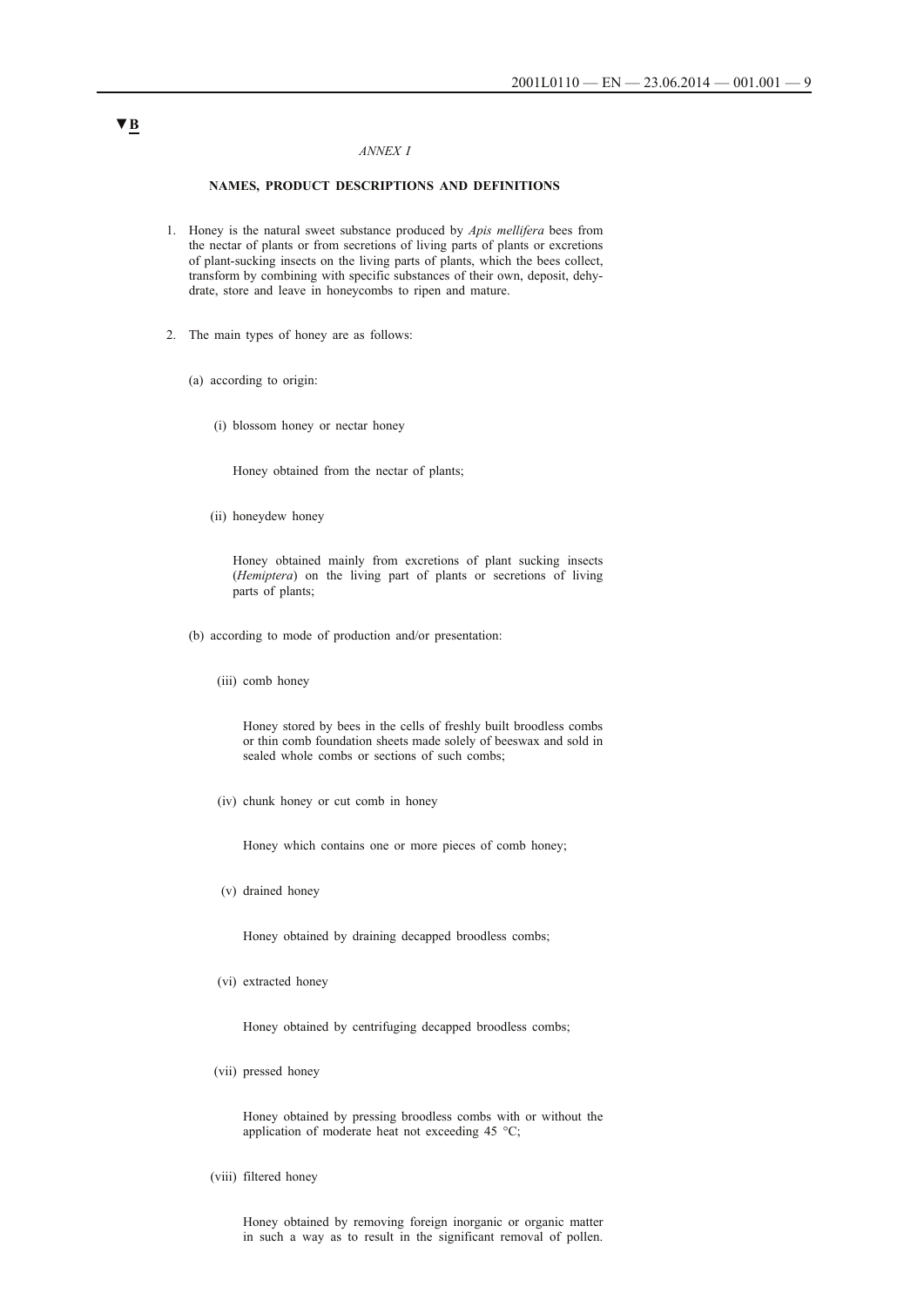### 3. Baker's honey

Honey which is (a) suitable for industrial uses or as an ingredient in other foodstuffs which are then processed and (b) may:

- have a foreign taste or odour, or
- have begun to ferment or have fermented, or
- have been overheated.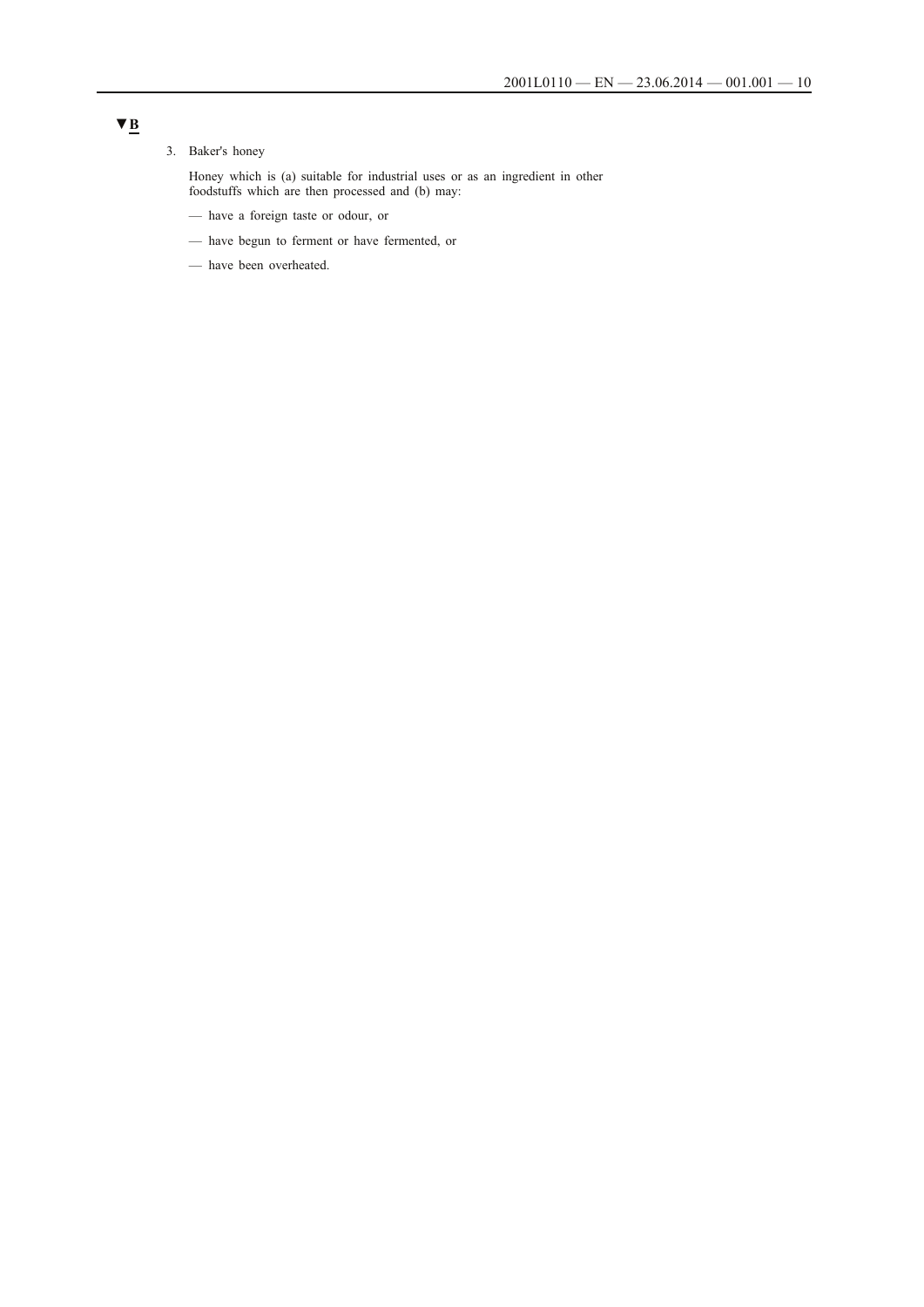#### *ANNEX II*

#### **COMPOSITION CRITERIA FOR HONEY**

Honey consists essentially of different sugars, predominantly fructose and glucose as well as other substances such as organic acids, enzymes and solid particles derived from honey collection. The colour of honey varies from nearly colourless to dark brown. The consistency can be fluid, viscous or partly to entirely crystallised. The flavour and aroma vary, but are derived from the plant origin.

When placed on the market as honey or used in any product intended for human consumption, honey shall not have added to it any food ingredient, including food additives, nor shall any other additions be made other than honey. Honey must, as far as possible, be free from organic or inorganic matters foreign to its composition. With the exception of point 3 of Annex I, it must not have any foreign tastes or odours, have begun to ferment, have an artificially changed acidity or have been heated in such a way that the natural enzymes have been either destroyed or significantly inactivated.

## **▼M1**

Without prejudice to point 2(b)(viii) of Annex I, neither pollen nor any other constituent particular to honey, may be removed except where this is unavoidable in the removal of foreign inorganic or organic matter.

#### **▼B**

When placed on the market as honey or used in any product intended for human consumption, honey must meet the following composition criteria:

- 1. Sugar content
- 1.1. Fructose and glucose content (sum of both)

|                  | — blossom honey                                                                                                                                                                                                                                                 | not less than 60 $g/$<br>100 g                    |      |  |  |  |  |  |
|------------------|-----------------------------------------------------------------------------------------------------------------------------------------------------------------------------------------------------------------------------------------------------------------|---------------------------------------------------|------|--|--|--|--|--|
|                  | — honeydew honey, blends of honeydew<br>honey with blossom honey                                                                                                                                                                                                | not less than 45 $g/$<br>100 g                    |      |  |  |  |  |  |
|                  | 1.2. Sucrose content                                                                                                                                                                                                                                            |                                                   |      |  |  |  |  |  |
|                  | — in general                                                                                                                                                                                                                                                    | not more than 5 $g/$<br>100 g                     |      |  |  |  |  |  |
|                  | — false acacia (Robinia pseudoacacia),<br>alfalfa (Medicago sativa), Menzies<br>Banksia (Banksia menziesii), French<br>honeysuckle (Hedysarum), red gum<br>(Eucalyptus camadulensis), leatherwood<br>(Eucryphia lucida, Eucryphia milli-<br>ganii), Citrus spp. | not<br>more<br>$10 \frac{g}{100}$ g               | than |  |  |  |  |  |
|                  | — lavender <i>(Lavandula spp.)</i> , borage<br>(Borago officinalis)                                                                                                                                                                                             | not<br>more<br>$15 \frac{\text{g}}{100} \text{g}$ | than |  |  |  |  |  |
| $\overline{2}$ . | Moisture content                                                                                                                                                                                                                                                |                                                   |      |  |  |  |  |  |
|                  | — in general                                                                                                                                                                                                                                                    | not<br>more<br>20 %                               | than |  |  |  |  |  |
|                  | — heather <i>(Calluna)</i> an baker's honey in<br>general                                                                                                                                                                                                       | not<br>more<br>23 %                               | than |  |  |  |  |  |
|                  | — baker's honey from heather <i>(Calluna)</i>                                                                                                                                                                                                                   | not<br>more<br>$25\%$                             | than |  |  |  |  |  |
| 3.               | Water-insoluble content                                                                                                                                                                                                                                         |                                                   |      |  |  |  |  |  |
|                  | — in general                                                                                                                                                                                                                                                    | not<br>more                                       | than |  |  |  |  |  |

# 0,1 g/100 g — pressed honey not more than 0,5 g/100 g